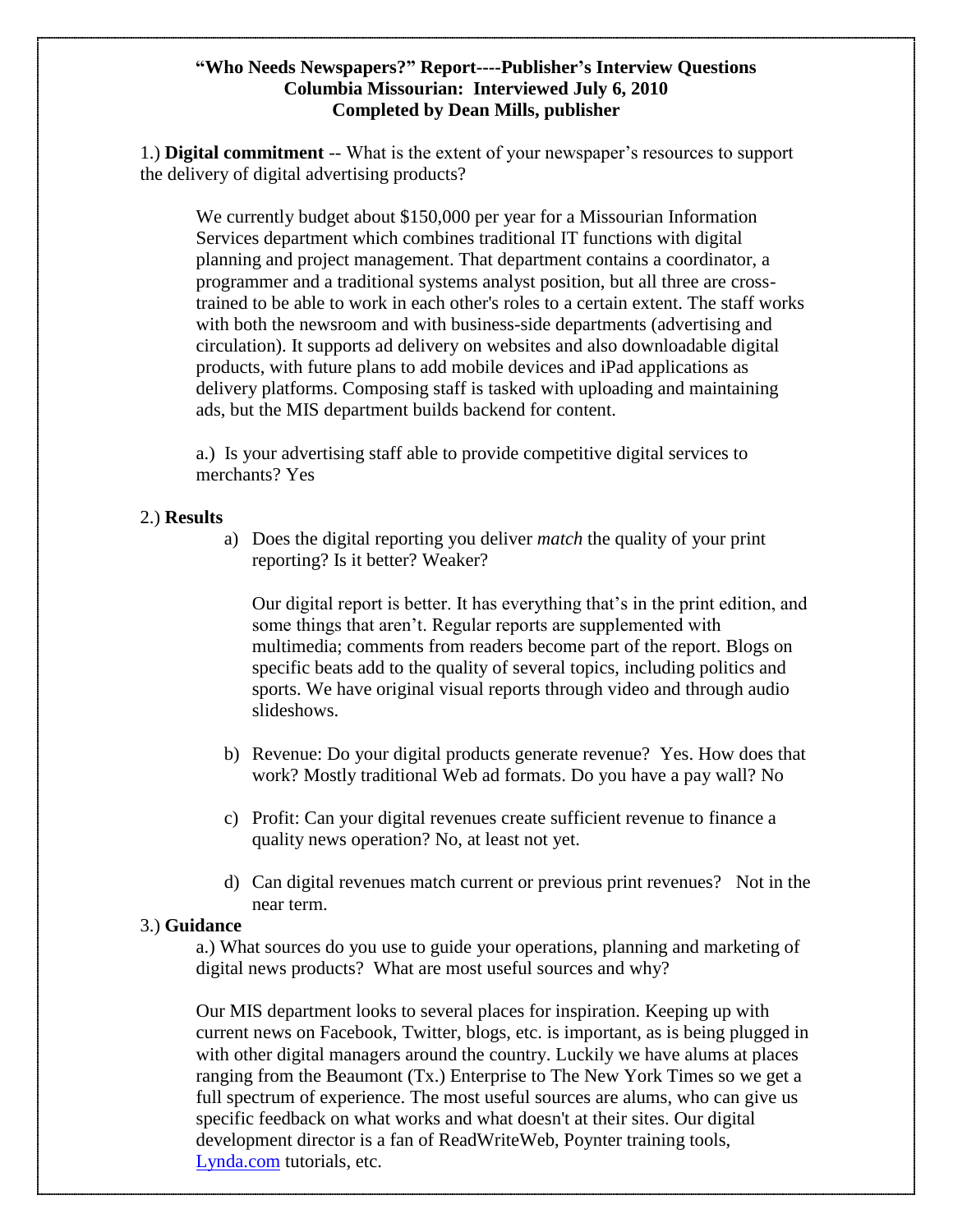# **"Who Needs Newspapers?" Report----Publisher's Interview Questions Columbia Missourian: Interviewed July 6, 2010 Completed by Dean Mills, publisher**

Our general manager finds the International Newspaper Marketing Association most helpful for guidance and he continually monitors other industry and individual newspaper's Web sites. He frequently talks with other newspaper and media managers throughout the industry.

#### 4.) **Future**

a.) What role do you see for the delivery of digital news/information products for your news organization?

## **Our digital development director says:**

It's going to be a major and growing role. I'm especially interested in future delivery of quick and relevant information on mobile sites and/or apps, push notifications, etc. The major question is how we monetize those items. Currently in the works for us are a new website built on semantic search; mobile sites for both our major publications; and an iPad app for delivery of our magazine content. Each of those supports advertising and/or paid subscriptions if we choose to go that route.

#### **Our executive editor for innovation says:**

News and information delivered digitally are the primary products for us. Web is first. Period. Case in point: In August we largely separated print production to a small staff of designers and copy editors. Everyone else – everyone – should be worrying about the website first.

Two other platforms still need serious attention: mobile and e-reader. We're developing an iPad app for our weekly city magazine and planning to sign on with a mobile developer. We need to move quickly. We believe that the mobile phone could outstrip the Web as the primary platform within the next couple of years.

We're also delivering news via e-mail, albeit not as aggressively as we might.

The print will be around for a long time to come. But we know how to do that. Our primary energies need to be and are directed to these digital platforms.

### **Our general manager says**:

We have superb innovators among our faculty, staff and students. Our biggest challenge is deciding which of their great ideas the Missourian's business side can support and develop. Some digital projects we will do simply because they are great journalism, especially in the service journalism vein. Others we will launch because they are great tests for the industry or perhaps solid revenue streams. The ideal, of course, is when we can monetize great journalism. We are "doing more with less" staff these days. But we must very carefully select among the many creative and promising proposals which ones to launch because we reduced our staffing by 40 percent 18 months ago.

b.) Do you expect that some news/information products will be delivered on newsprint for the foreseeable future? Why?